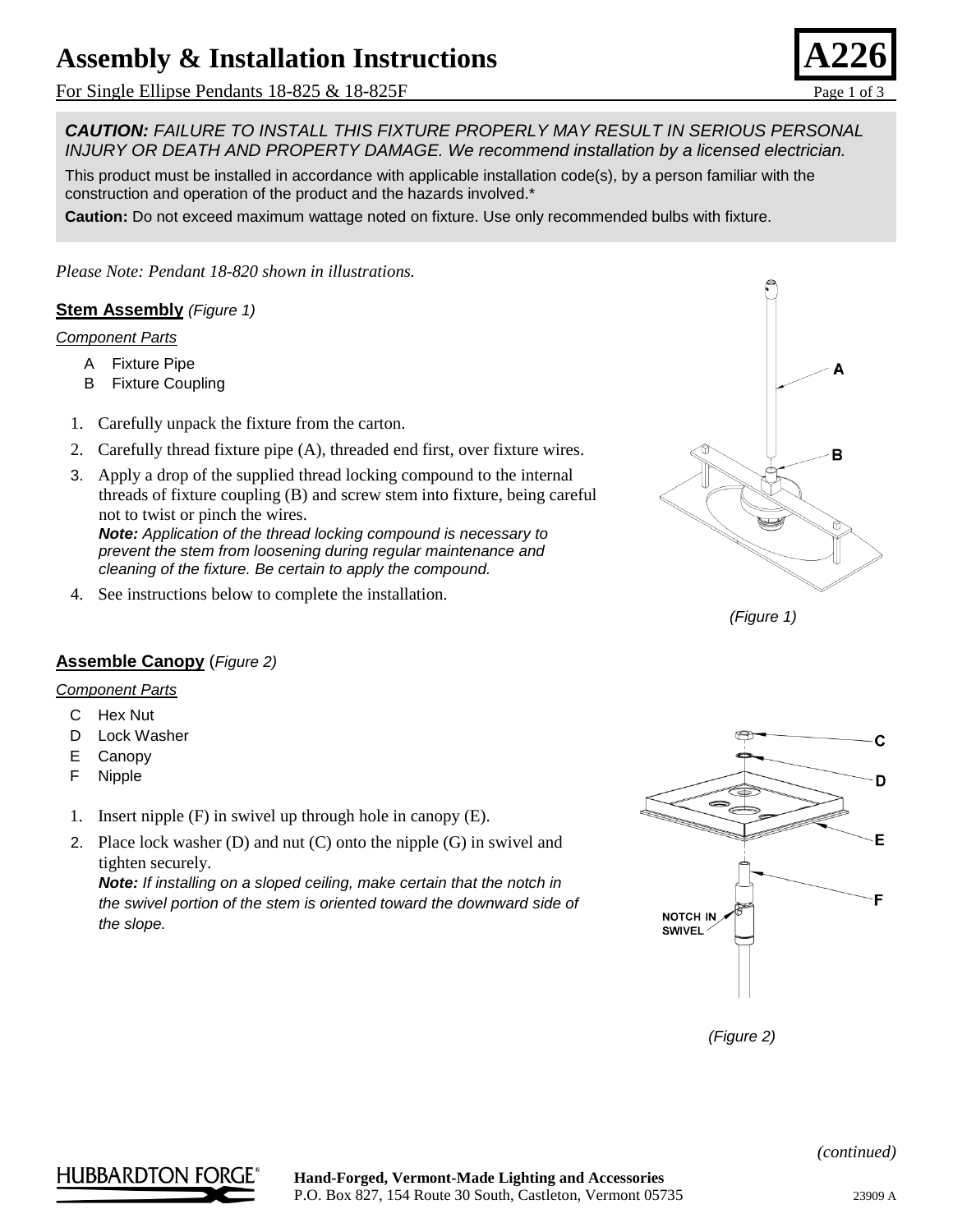## **Assembly & Installation Instructions**

For Single Ellipse Pendants 18-825 & 18-825F Page 2 of 3

### **To Complete Fixture Assembly** *(Figures 3 & 4)*

#### *Component Parts*

- A Fixture Pipe E Canopy G Crossbar H Ground Screw I Threaded Stud (2) K Barrel Knob (2) L Canopy Pipe M Plastic Clutch Sleeve N Clutch O Set Screw
- **Caution: Be sure power is off at the main breaker box prior to installation.**
- 1. Thread the wires from the fixture pipe (A) into and through the canopy pipe  $(L)$  up through the canopy  $(E)$ .
- *2.* Unscrew the clutch (N) from the fixture pipe (A); slide it across the wires and onto the canopy pipe (L). Follow this with the plastic clutch sleeve (M), oriented so the tapered end of the clutch sleeve nests in the clutch*. (Figure 3)*

Slide the canopy pipe (L) as far necessary to give you the total length of the fixture which you desire. Be careful not to scratch the pipe surfaces and to pull excess wire up

through the canopy pipe  $(L)$ . Screw clutch  $(N)$  onto fixture pipe  $(A)$ . There must be a minimum 1-1/2" of inner pipe inside the outer pipe. Hand-tighten the clutch to temporarily hold this adjustment. Tighten the set screw (O) firmly with hex wrench provided.

**Important:** To ensure full connection strength, be sure the tapered end of the plastic clutch sleeve is oriented toward the clutch when assembled and securely tighten set screw *(Figure 3).*

- 3. Thread studs (I) through appropriate holes in crossbar (G) to match holes in canopy (E).
- 4. Using two machine screws (not provided), fasten the crossbar (G) to the electric box.

*Note: A new electric box comes with screws. When replacing a fixture, retain the existing screws for use with the new fixture.*

5. Using suitable wire connectors (not provided) connect fixture wires to supply (white to white or ribbed and black to black or smooth). Connect all ground wires to green ground screw (H).

**Caution:** Make sure wire connectors are twisted on securely, and no bare wire is exposed.

- 6. Slide canopy (E) over threaded studs (I) and push firmly to ceiling, making sure that no wires are pinched between fixture canopy and ceiling. Fasten with barrel knobs (K). Be sure studs are fully seated in the barrel knobs.
- 7. Refer instructions below and install glass.



*(Figure 3)*





*(continued)*